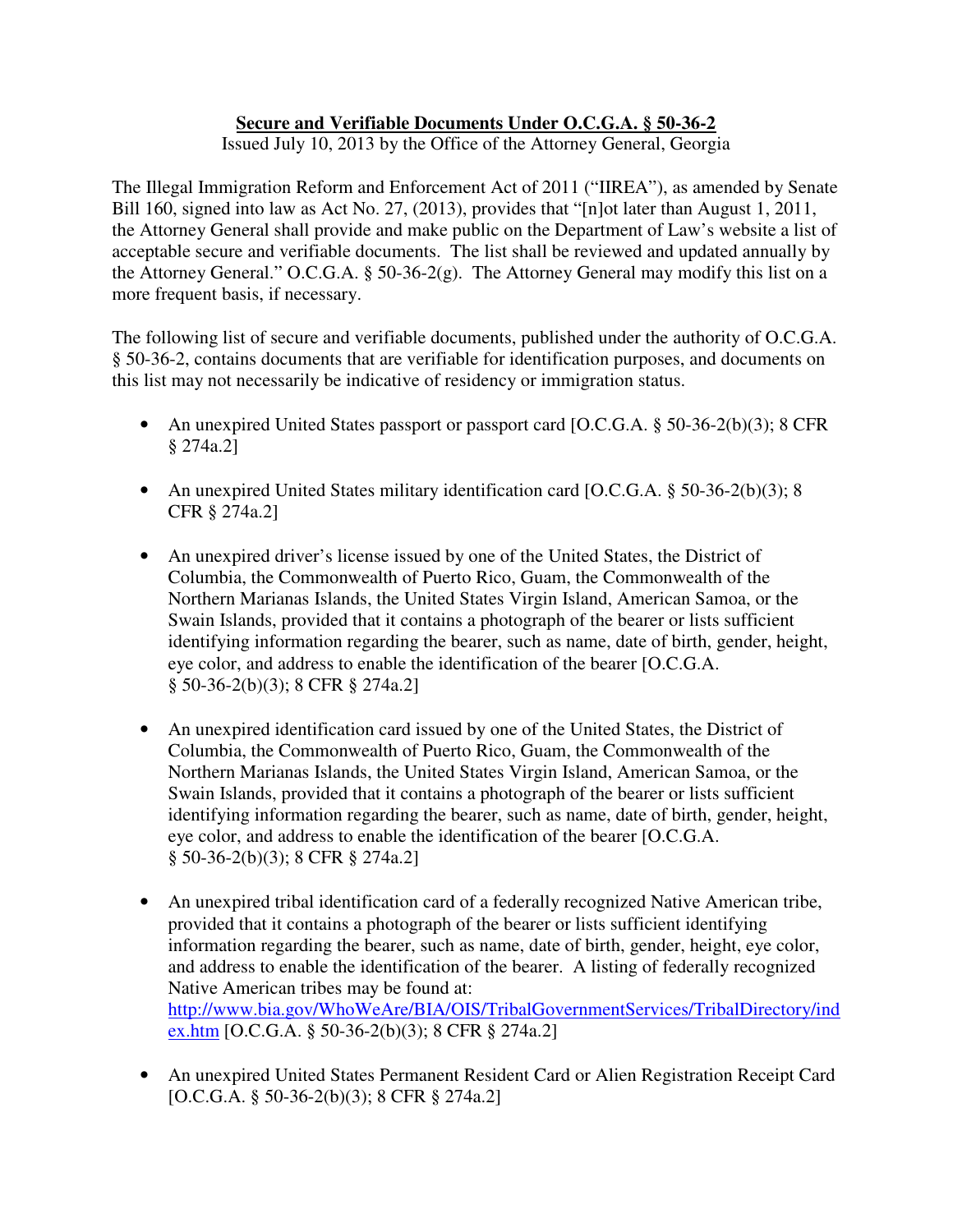- An unexpired Employment Authorization Document that contains a photograph of the bearer [O.C.G.A. § 50-36-2(b)(3); 8 CFR § 274a.2]
- An unexpired passport issued by a foreign government, provided that such passport is accompanied by a United States Department of Homeland Security ("DHS") Form I-94, DHS Form I-94A, DHS Form I-94W, or other federal form specifying an individual's lawful immigration status or other proof of lawful presence under federal immigration law<sup>1</sup> [O.C.G.A. § 50-36-2(b)(3); 8 CFR § 274a.2]
- An unexpired Merchant Mariner Document or Merchant Mariner Credential issued by the United States Coast Guard [O.C.G.A. § 50-36-2(b)(3); 8 CFR § 274a.2]
- An unexpired Free and Secure Trade (FAST) card [O.C.G.A. § 50-36-2(b)(3); 22 CFR § 41.2]
- An unexpired NEXUS card [O.C.G.A.  $\S$  50-36-2(b)(3); 22 CFR  $\S$  41.2]
- An unexpired Secure Electronic Network for Travelers Rapid Inspection (SENTRI) card [O.C.G.A. § 50-36-2(b)(3); 22 CFR § 41.2]
- An unexpired driver's license issued by a Canadian government authority [O.C.G.A. § 50-36-2(b)(3); 8 CFR § 274a.2]
- A Certificate of Citizenship issued by the United States Department of Citizenship and Immigration Services (USCIS) (Form N-560 or Form N-561) [O.C.G.A. § 50-36-2(b)(3); 6 CFR § 37.11]
- A Certificate of Naturalization issued by the United States Department of Citizenship and Immigration Services (USCIS) (Form N-550 or Form N-570) [O.C.G.A. § 50-36-2(b)(3); 6 CFR § 37.11]
- Certification of Report of Birth issued by the United States Department of State (Form DS-1350) [O.C.G.A. § 50-36-2(b)(3); 6 CFR § 37.11]
- Certification of Birth Abroad issued by the United States Department of State (Form FS-545) [O.C.G.A. § 50-36-2(b)(3); 6 CFR § 37.11]

<sup>&</sup>lt;u>.</u> <sup>1</sup> Senate Bill 160 (Act No. 27), effective July 1, 2013, limited the use of passports issued by foreign nations to satisfy the requirements for submission of secure and verifiable documents to only those passports submitted in conjunction with a United States Department of Homeland Security ("DHS") Form I-94, DHS Form I-94A, DHS Form I-94W, or other federal form specifying an individual's lawful immigration status or other proof of lawful presence under federal immigration law.